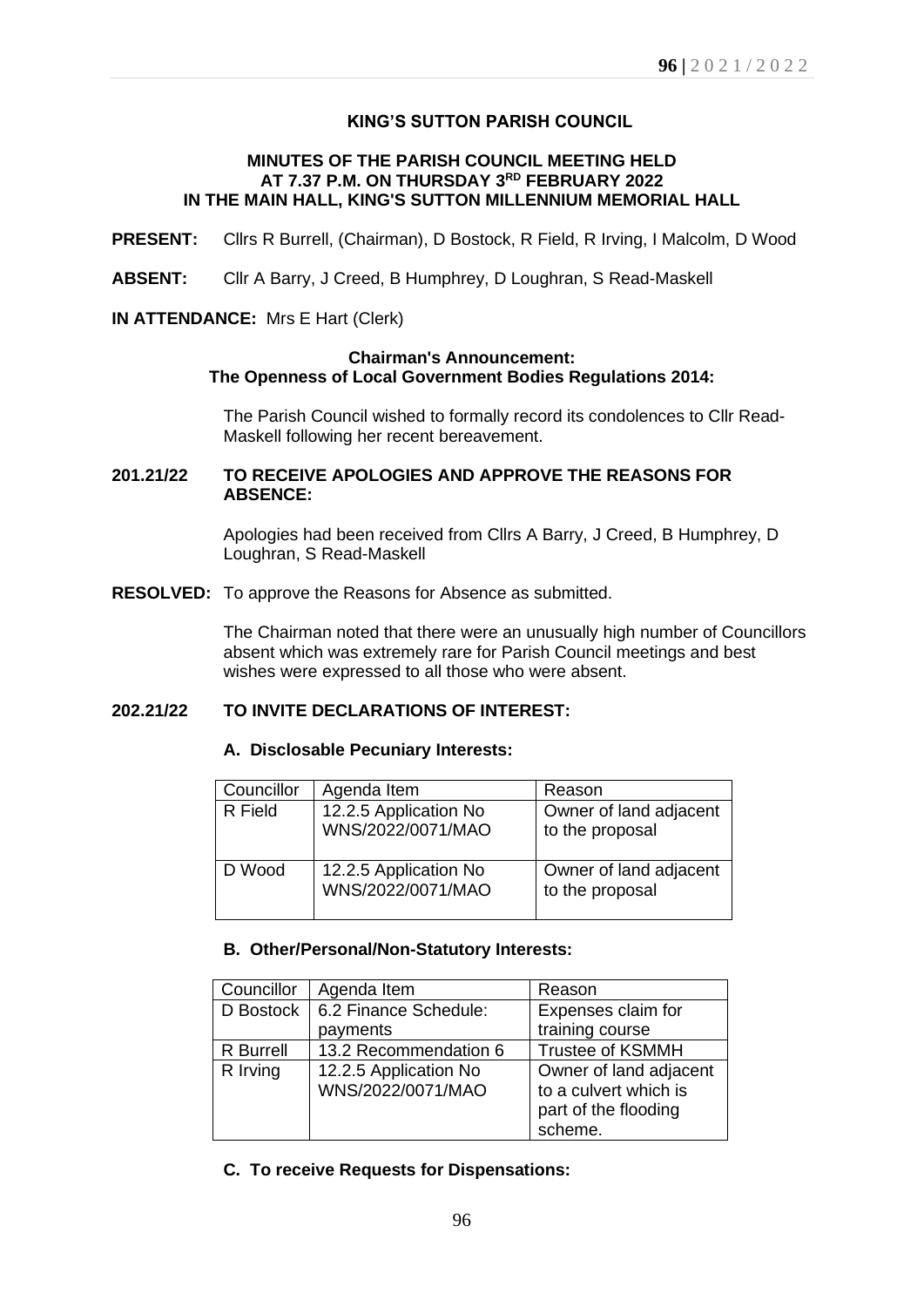The Clerk confirmed that requests had been received from Cllr Field and Wood (Agenda Item 12.2.5) and were granted.

# **203.21/22 PUBLIC PARTICIPATION: AN OPPORTUNITY FOR MEMBERS OF THE PUBLIC TO ADDRESS THE COUNCIL ON ITEMS LISTED ON THE AGENDA:**

One resident addressed the Council regarding two planning applications: *No WNS/2022/0018/FUL* – he commented that, having heard the views of the Conservation Officer at the earlier Planning Committee Meeting, he would concur with those comments.

*No WNS/2022/0071/MAO* – comments were submitted expressing concerns that the application layout would allow for further developments on an adjacent field.

# **204.21/22 TO CONFIRM THE ACCURACY OF THE MINUTES OF THE MEETING HELD 6 TH JANUARY 2022:** (previously distributed)

**RESOLVED:** To approve the Minutes of the meeting held 6<sup>th</sup> January 2022, noting an amendment to the title heading under the Finance Schedule.

## **205.21/22 TO NOTE REPORTS FROM:**

#### **A. the Clerk:**

## **MATTERS ARISING**

Minute 159.21/22 HSBC Moneymaker Account

Confirmation from HSBC that the account has been closed is awaited.

Minute 160.21/22 – Payment to SparkX – invoice 3581 - £2268.00

This payment was approved at the December meeting but the BACS transaction has not completed as the electrical testing certificate has still not yet been received; SPARKX accounts office has been advised of the reason for the delay.

Minute 185.21/22 – the verge cutting agreement has been submitted to WNC

Minute 187.21/22 – SPARKX has been asked to source a replacement cover for the outside electrical cover.

Minute 188.21/22 – Consultations The response to WNC budget consultation for 2022-23 was submitted.

The Police have confirmed that they have passed on the Parish Council's request for the beat bus to the local policing team.

Minute 190.21/22 Planning

Comments as resolved were submitted; all reviewed applications remain outstanding on the planning portal.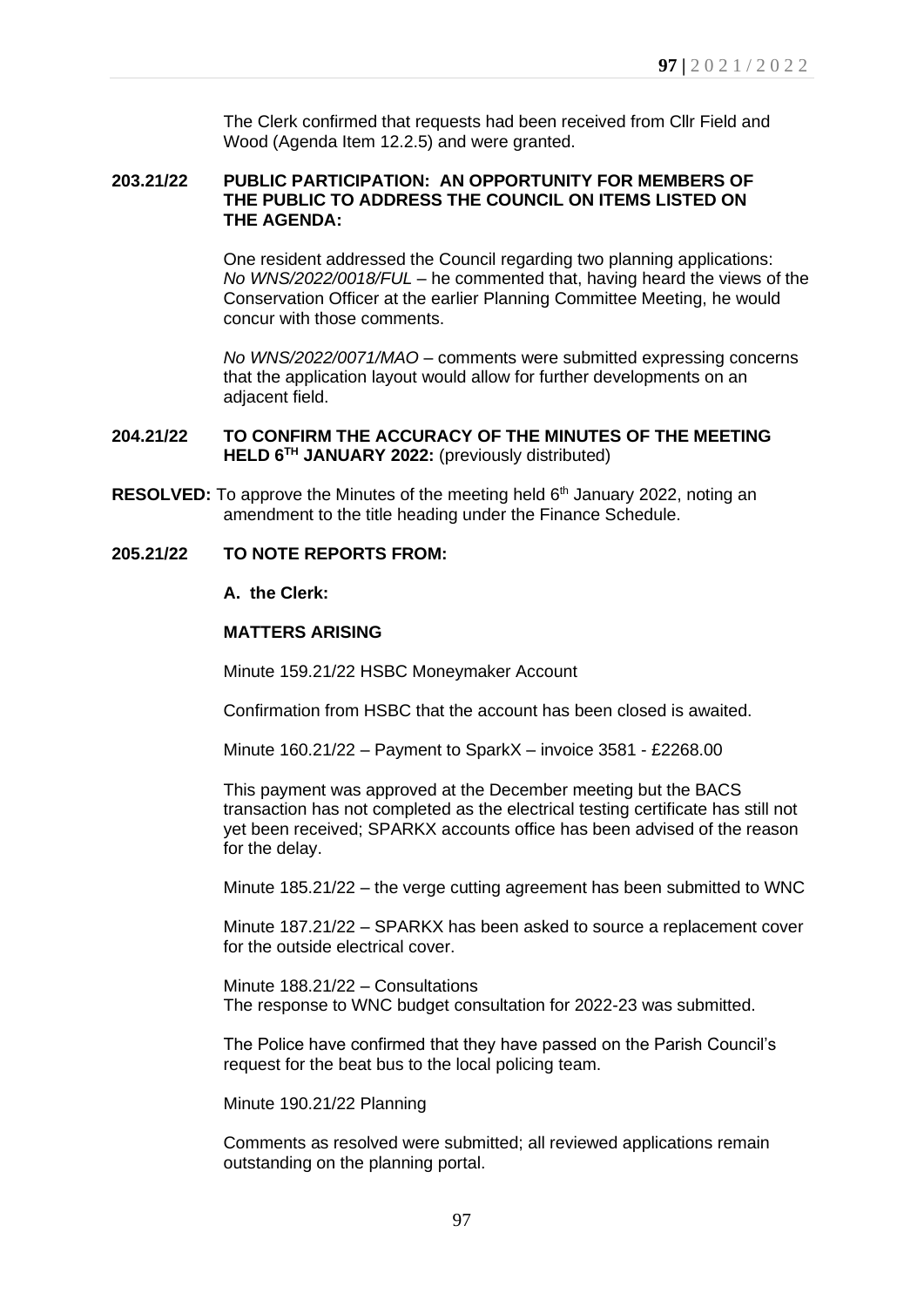Minute 191.21/22 Finance, Governance and Policy Committee

The £3088 expenditure for the CCTV system was allocated under the CIL category.

A precept request of £73,800 was submitted to WNC.

Minute 197.21/22 A5. Ecosurface

The works have been completed and an invoice is presented for approval.

#### **The Clerk was thanked for her report.**

#### **B. the Chairman:**

An invitation had been received by the Chairman and Cllr Irving to attend a lunch with the World Tamils Historical Society at Mill House Farm which would involve a discussion regarding future development plans. Considering the fact that the Parish Council would be a statutory consultee for any future planning application, attendance was felt to be inappropriate and as such the invitation was declined but an expression that Councillors would, as ever, be happy to meet to share information regarding events was communicated.

- **C. the Vice Chairman: nil report.**
- **D. the unitary Councillors: nil report**

#### **206.21/22 FINANCE SCHEDULE:**

| King's Sutton Parish Council - February 2022 |             |             |  |  |
|----------------------------------------------|-------------|-------------|--|--|
|                                              | 31.01.2022  | 31.12.2021  |  |  |
| Unity Trust Bank - current                   | £77.137.59  | £71.673.58  |  |  |
| Unity Trust Bank - instant acces             | £5,005.24   | £5,004.93   |  |  |
| <b>HSBC: Money Market Account!</b>           | £165,237,75 | £165,237.75 |  |  |

#### **A. To Approve the Payments:**

|             | <b>To ratify</b>          |                           |                                                             |                |            |                    |
|-------------|---------------------------|---------------------------|-------------------------------------------------------------|----------------|------------|--------------------|
|             | Date Cheque/DD/BACS Payee |                           | <b>Description</b>                                          | Amt (incl VAT) | <b>VAT</b> | <b>VAT Reg No.</b> |
| 31.12.2022  |                           | <b>DD BT</b>              | <b>Telephone and Broadband</b>                              | £224.76        | £37.46     | 245 7193 48        |
| 09.02.2022  |                           | DD Yü Energy              | <b>Invoice 00698469</b>                                     | £140.90        | £6.71      | 236 2276 15        |
| 09.02.2022  |                           | <b>DD Yü Energy</b>       | <b>Invoice 00698470</b>                                     | £418.69        | £69.78     | 236 2276 15        |
| 09.02.2022  |                           | DD Yü Energy              | <b>Invoice 00698471</b>                                     | £35.20         | £1.64      | 236 2276 15        |
| 15.02.2022  |                           | <b>DD NEST</b>            | February pension contributions                              | £83.88         |            |                    |
|             | <b>To Approve</b>         |                           |                                                             |                |            |                    |
| <b>Date</b> | <b>Cheque/BACS Payee</b>  |                           | <b>Description</b>                                          | Amt (incl VAT) | <b>VAT</b> | <b>VAT Reg No.</b> |
| 03.02.2022  |                           | <b>BACS E Hart</b>        | Expenses - Paper+ Virus Protection + plexi holders          | £113.98        | £19.00     | various            |
| 03.02.2022  |                           | <b>BACS D Bostock</b>     | <b>Expenses - Training Course</b>                           | £30.00         | £5.00      |                    |
| 03.02.2022  |                           | <b>BACS KSMMH</b>         | Rent and Meetings for January                               | £184.00        |            |                    |
| 03.02.2022  |                           | <b>BACS Banbury Litho</b> | Invoice 35852                                               | £869.00        |            |                    |
| 03.02.2022  |                           |                           | BACS SES Water Services Standing Charge June20-January 2022 | £79.20         |            |                    |
| 03.02.2022  |                           | <b>BACS Ecosurface</b>    | Invoice 9037                                                | £15,498.07     | £2,583.01  | 991047506          |
| 27.02.2022  |                           | <b>BACS E Hart</b>        | <b>February Wages</b>                                       | £1,389.52      |            |                    |
| 28.02.2022  |                           | <b>BACS HMRC</b>          | PAYE and NI Month 11                                        | £416.14        |            |                    |
|             |                           |                           | <b>Total</b>                                                | £19,258.58     | £2,685.14  |                    |

#### **RESOLVED:** To approve the payments, noting that an issue with an excessive estimated water bill had been resolved by the Clerk, resulting in an amended bill of £79.20.

#### **B. To Note Receipts:**

| <b>Receipts</b> |                 | <b>Type Payer</b>      | <b>Description</b>    | Amt        |       |
|-----------------|-----------------|------------------------|-----------------------|------------|-------|
| 31.01.2021      |                 | <b>BACS HSBC</b>       | Interest              | £0.31      |       |
| 18.01.2022      |                 | <b>Cheque Dignitas</b> | <b>Interment Fees</b> | £241.00    |       |
| 28.01.2022      | <b>BACS WNC</b> |                        | New Homes Bonus Grant | £15,000.00 |       |
|                 |                 |                        |                       |            |       |
|                 |                 |                        |                       |            |       |
|                 |                 |                        | Total                 | £15,241.31 | £0.00 |
|                 |                 |                        |                       |            |       |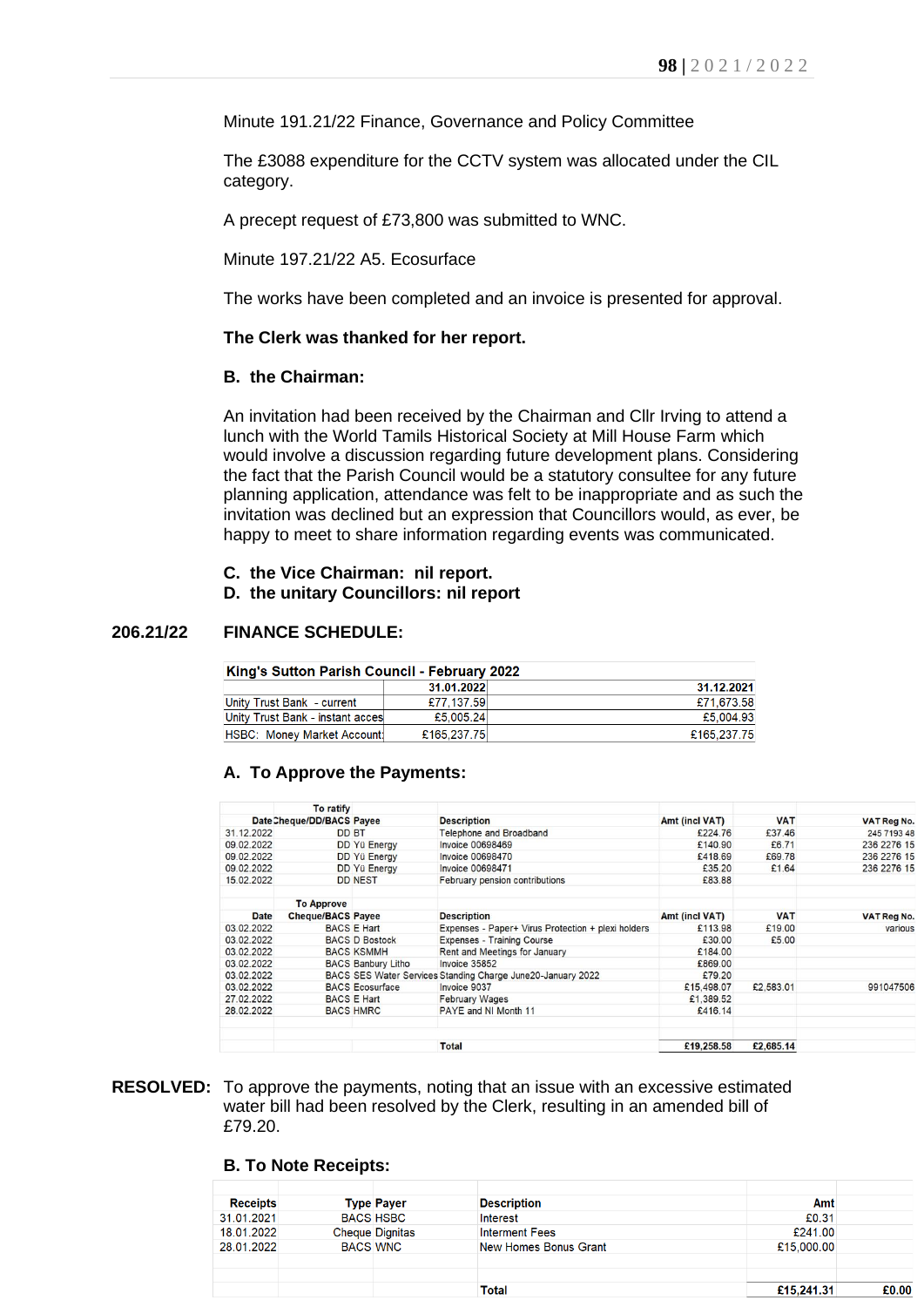# **Noted.**

The Clerk was thanked for her efforts in ensuring the New Homes Bonus grant was released.

# **207.21/22 WARDEN REPORTS: TO CONSIDER ISSUES RAISED BY A. Footpaths Warden:**

The submitted comments were **noted.**

**Noted** that Cllr Malcolm had been instrumental in signposting contractors to reinforcing the fencing along the railway.

**Noted** that signs by the canal path were felt to be confusing.

**RESOLVED:** To correspond with the landowner regarding signage. **Action:** Clerk

# **B. Tree Warden: Queen's Green Canopy project: to review proposal**

**Noted** that the PCC had indicated that it did not wish to have a tree planted on the right hand side of the church frontage as this would impact the view of the church from the Square but that a replacement tree in the churchyard would be acceptable so long as affected neighbours did not object.

**Noted** that a response from Grand Union Housing Group was awaited.

**Agreed** to wait to receive all responses before proceeding with the tree purchases**.**

## **C. War Memorial Warden: to discuss position/storage of the Tommy Soldier**

Item deferred.

# **208.21/22 LIGHTING: TO CONSIDER PROPOSAL TO IMPROVE LIGHTING BY CONVERTING TO LED A. To consider feedback on LED light**

Item deferred to allow consideration at the March meeting of the Finance, Governance and Policy Committee**.**

## **209.21/22 CONSULTATION: TO CONSIDER RESPONDING TO WNC'S ENHANCED PARTNERSHIP PLAN AND SCHEME FOR BUSES**

The consultation was **noted.**

### **210.21/22 TO NOTE NORTHANTS CALC'S ASSET MAPPING PROJECT (AMP) AND TO RE-CONSIDER CREATING AN AMP WORKING GROUP COMPRISING ONE OFFICER AND TWO COUNCILLORS**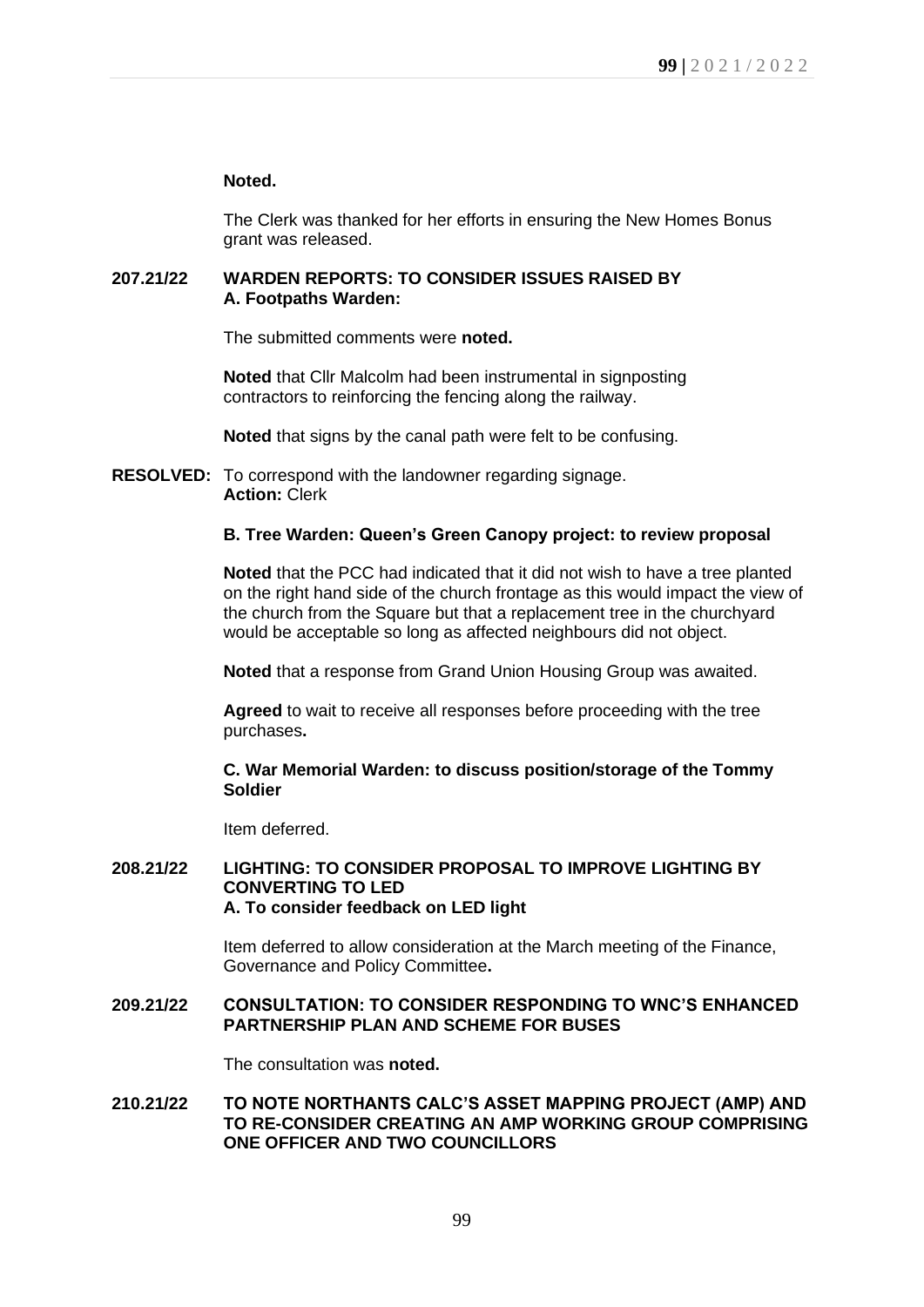**RESOLVED:** To create a Working Group comprising of Cllr Irving, Cllr Wood and the Clerk, noting that WNC may devolve services/assets in the future.

## **211.21/22 TRAINING: COURSES AND WORKSHOPS A. To Receive Requests for places on courses**

None received.

### **B. To Receive Feedback from Councillors on attended courses**

Cllr Bostock reported that he had found the course on Search Engine Optimisation useful.

## **212.21/22 PLANNING:**

**A. Chairman's Report: nil report B. To consider Recommendations from the Meeting held at 6.30 p.m. on 3 rd February 2022 B.1. Applications: B.1.1 Application No WNS/2022/0018/FUL Proposal: Replacement windows and front door Location: 11-12 Red Lion Street Kings Sutton OX17 3RH**

Recommendation B.1.1: that the Parish Council objects to the application as it is of the opinion that UPVC replacements are not appropriate in a conservation area and notes that the Conservation Officer is of the same opinion.

**RESOLVED:** To adopt recommendation B.1.1.

#### **B.1.2 Application No WNS/2022/0042/FUL**

**Proposal: Additional two tone green porous asphalt tennis court with perimeter fencing plus porous asphalt link path from existing car park. Location: The Playing Fields Astrop Road King's Sutton OX17 3PS**

Recommendation B.1.2: that the Parish Council has no objection to the application.

**RESOLVED:** To adopt recommendation B.1.2.

**B.1.3 Application No WNS/2022/0100/FUL Proposal: Change of use of agricultural buildings to B8 storage use to include demolition of further building and moving of existing bridleway. Location: Astrop Park Farm Astrop Park Kings Sutton OX17 3QN**

Recommendation B.1.3: that the Parish Council has no objection to the application but, in noting the importance of the scheme for farm diversification, feels that a planning condition restricting ongoing ownership of the buildings to that of the main farm would be appropriate.

**RESOLVED:** To adopt recommendation B.1.3

**B.1.4 Application No WNS/2022/0106/PA – FOR INFORMATION ONLY Proposal: Determination as to whether prior approval is required (under Class R of Part 3 of the above Order) for the change of use of (an) a**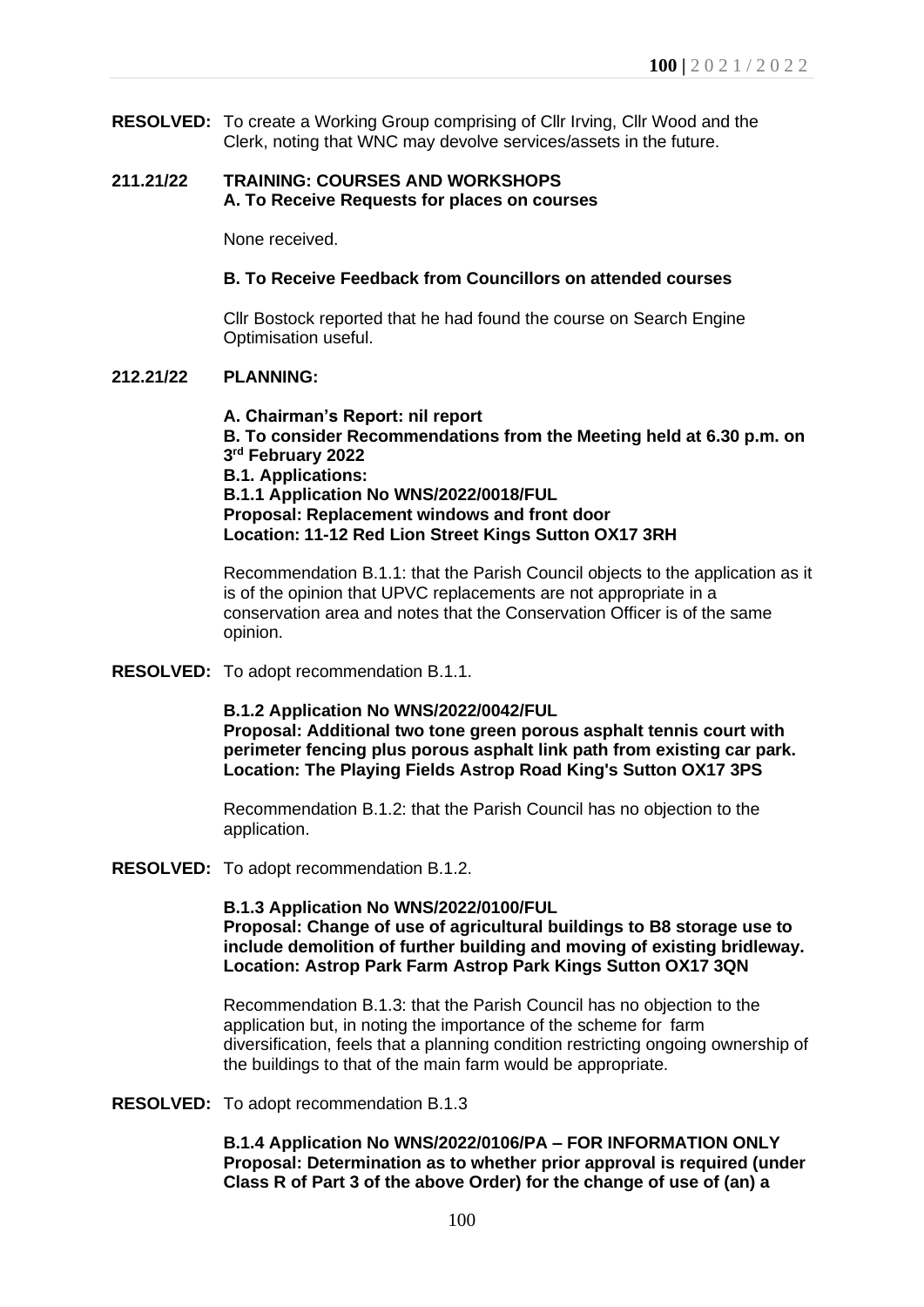# **agricultural building to a flexible use falling within (Class B8) storage or distribution**

# **Location: Astrop Park Farm Astrop Park Kings Sutton OX17 3QN**

Recommendation B.1.4: that the Parish Council notes the application.

## **RESOLVED:** To adopt recommendation B.1.4

## **B.1.5 Application No WNS/2022/0071/MAO**

**Proposal: Outline planning permission for residential development of up to 31 no. dwellings with all matters reserved except access. Including affordable housing, together with creation of new areas of open space, a new access off Hampton Drive, landscaping and all enabling and ancillary works.**

### **Location: Land North Off Blenheim Rise, Kings Sutton, Northamptonshire**

Recommendation B.1.5: that the Parish Council notes that the Planning Committee considers the following issues to be important when assessing the application:

- **Encroachment into the open countryside**, including environmental issues (no bat survey had been carried out)
- **Flooding and Drainage** (noting that the Parish Council has approached both Cllr Breese and the Planning Officer to request a meeting with the Lead Flood Authority regarding the attenuation scheme). There are concerns regarding who is responsible if the scheme does not work. One resident was felt to have important background knowledge which should be utilised.
- **Affordability issues** it is felt important to have information to hand regarding the actual numbers of residents on waiting lists for certain housing types and their priority rating. This can be requested from WNC.
- **Traffic** noted that the Barwood traffic survey in 2012 had recorded higher volumes of traffic than the Rectory application document.
- **Infrastructure** noted that the school has plenty of spare capacity but the preschool much less. There are no NHS medical facilities in the village.
- **Construction phase**: felt likely that vehicles would approach via Warkworth – how would this be monitored?
- **s106**: felt important that, if the proposal is successful, the s106 agreement must reflect what the village actually needs in the way of improvements
- **RESOLVED:** To adopt recommendation B.1.5
- **RESOLVED:** To submit a Freedom of Information request to WNC to ascertain details held for King's Sutton regarding percentages of council tax bandings, the different social housing categories, numbers on house waiting list with King's Sutton as a preference, their priority status and the size of housing required **Action**: Clerk
- **RESOLVED:** To re-iterate to the Planning Officer assigned to the planning application and Cllr Breese how keen the Parish Council to meet with the representative of the Lead Flood Authority. **Action:** Clerk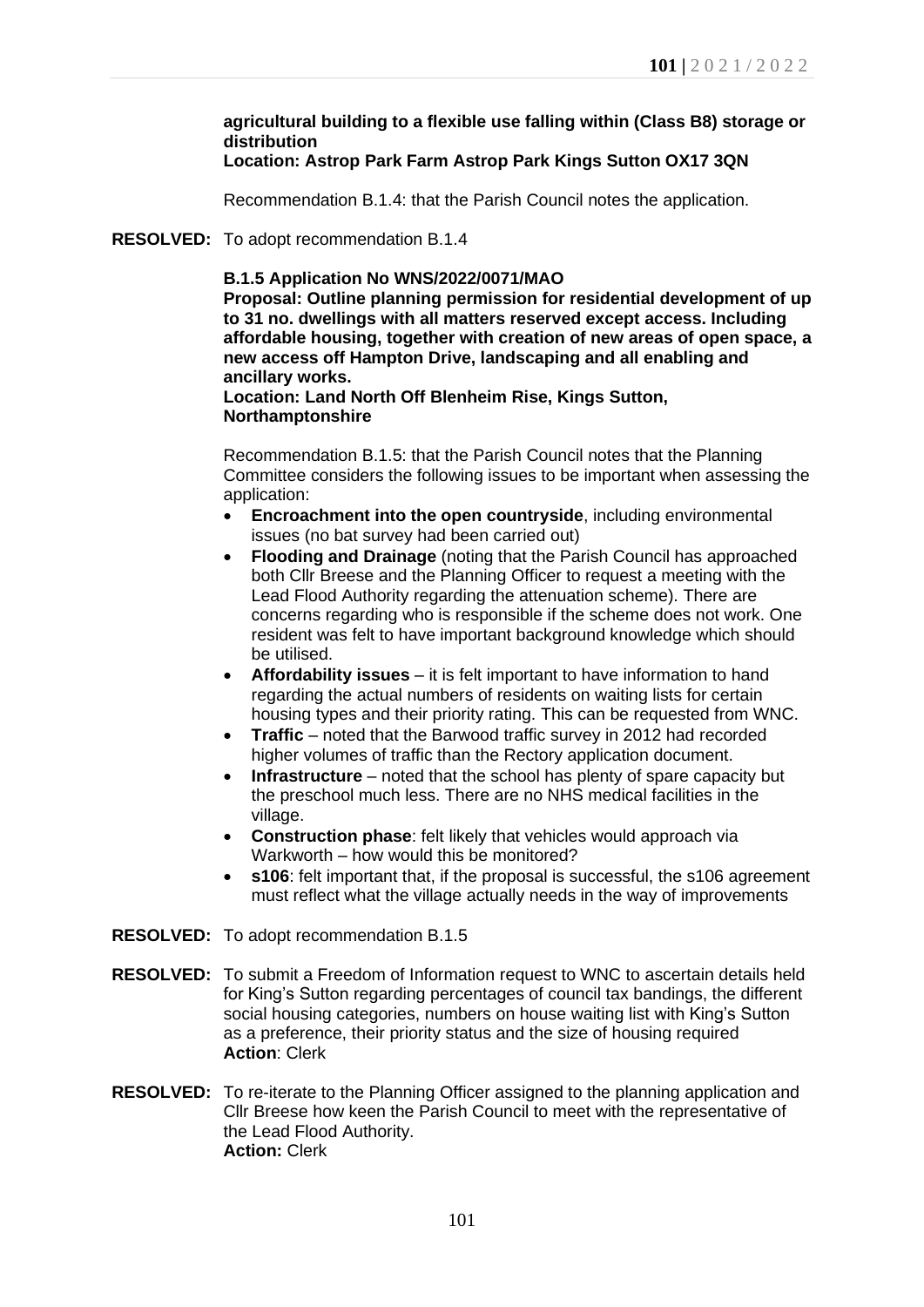- **213.21/22 FINANCE GOVERNANCE & POLICY COMMITTEE: A. Chairman's Report: nil report B. To consider Recommendations from the Meeting held on 18th January 2022: B.1: To approve: B.1.1 Financial Risk Assessment 2021/2022**
- **RESOLVED:** To adopt recommendation B.1.1
	- **B.1.2 Statement of Internal Control for the year ending 31st March 2022**
- **RESOLVED:** To adopt recommendation B.1.2

**B.2: To accept the review of the System of Internal Control and note the effectiveness of the System of Internal Control**

**RESOLVED:** To adopt recommendation B.2

#### **B.3: Asset Register: to approve**

**RESOLVED:** To adopt recommendation B.3

**B.4: Traffic Calming Scheme: Astrop Road B.4.1 To offer to contribute 50% of the costs, to a maximum of £25,000 towards a Highways Improvement Project to install a chicane in the area (noting that the Evenley project cost approximately £50,000) accepting that despite the Parish Council's best endeavours, there was no guarantee that the bid would be successful**

**RESOLVED:** To adopt recommendation B.4.1

**B.4.2 To explore the options relating to increasing lighting provision in the area, noting that power is necessary to light up the proposed chicane and that consideration is also given to installing a VAS system in the vicinity**

**RESOLVED:** To adopt recommendation B.4.2

**B.5 Communications Working Group: to approve the Terms of Reference**

**RESOLVED:** To adopt recommendation B.5

**B.6 CCTV: to approve the Draft Memorandum of Understanding, (accepting that both parties would ultimately need to approve the document) with an amendment clarifying the ownership/management relationship between the two parties**

**RESOLVED:** To adopt recommendation B.6, noting that the KSMMH Committee was due to meet to discuss its adoption.

> **B.7 Queen's Platinum Jubilee: to ringfence £1000 of the budgeted £2000 expenditure for an event to be held on Sunday 5th June on the Rec/ in KSMMH**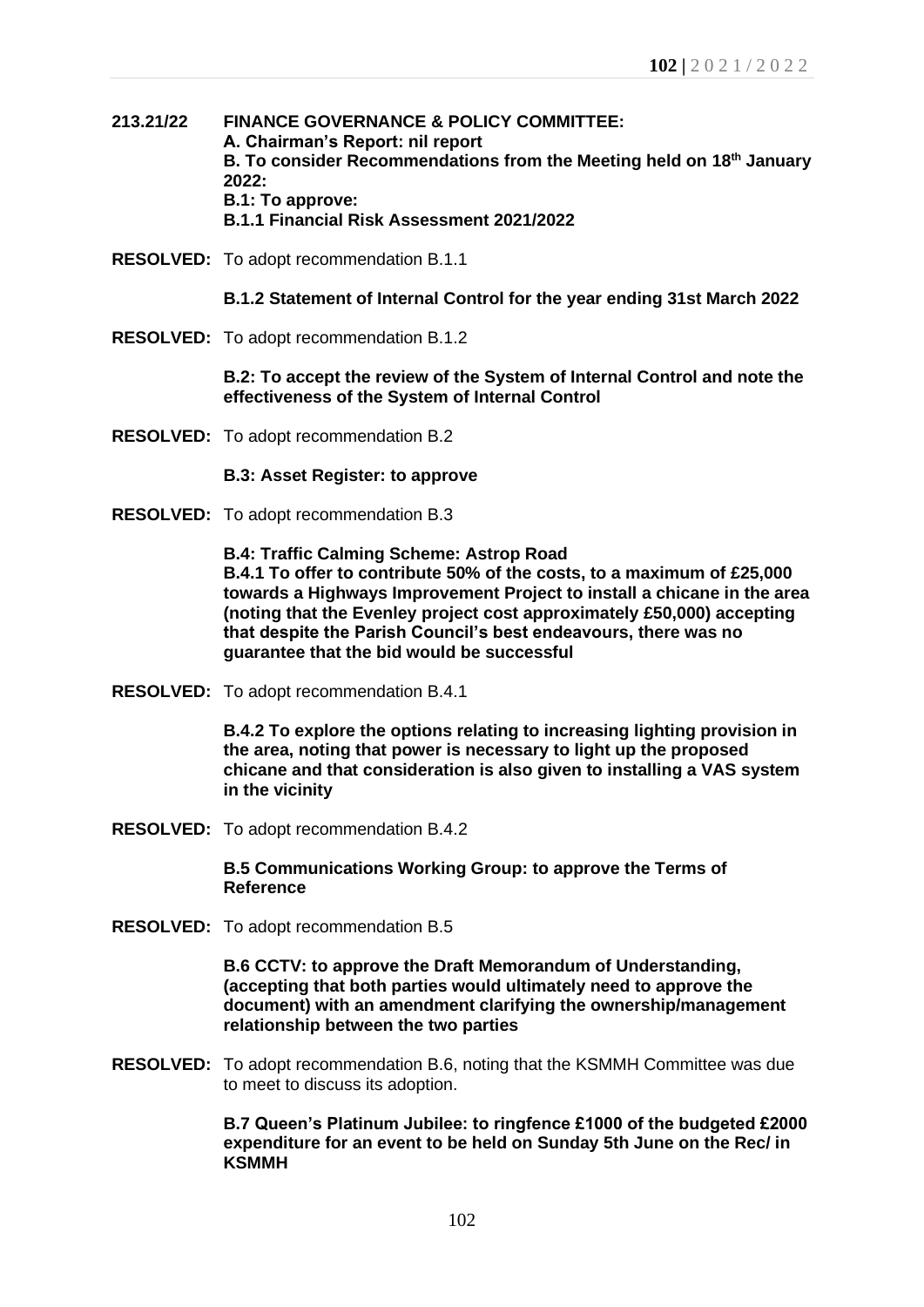**RESOLVED:** To adopt recommendation B.7

#### **B.8 To approve the updated Statement of Key Objectives**

**RESOLVED:** To adopt recommendation B.8

**B.9 Grant Applications from Village Groups and Organisations B.9.1 To approve the King's Sutton Playing Fields' Association application of £1848 for CCTV installation.**

**RESOLVED:** To adopt recommendation B.9.1

**B.9.2 To approve King's Sutton Preschool's application for climbing equipment to a value of £2697**

**RESOLVED:** To adopt recommendation B.9.2

**B.9.3 To pledge £4000 towards the King's Sutton Tennis Club's project for a fourth court and access development, providing that all funding applications are in place, noting that this would also assist with matched funding applications**

**RESOLVED:** To adopt recommendation B.9.3

**B.9.4 To pledge £4000 to the It's for the Kids project for enhanced playground and outdoor learning, pending finalised costings/details being received and all other funding streams being in place** 

**RESOLVED:** To adopt recommendation B.9.4

**B.9.5 To respond to King's Sutton Football Club that the Parish Council would be minded to be supportive of an application for a specific mower (with quotation provided) once clarification is received as the reason why a new mower is required as grants have previously been awarded for mowing equipment by the Parish Council**

**RESOLVED:** To adopt recommendation B.9.5

**214.21/22 PROJECT UPDATES: TO RECEIVE REPORTS AND PUT QUESTIONS REGARDING: A. The Cemetery Extension:** 

> **Noted** that planning permission approval had been received and the solicitors approached to commence the conveyancing.

#### **B. Implementation of Car Charging Points**

**Noted** that the application for the ORCS grant was due to be submitted shortly.

#### **215.21/22 TO CONSIDER APPROVING A DRAFT POLICY REGARDING THE CCTV SYSTEM**

**RESOLVED:** To approve adoption of the policy in principle, with any proposed amendments to be considered at the March meeting.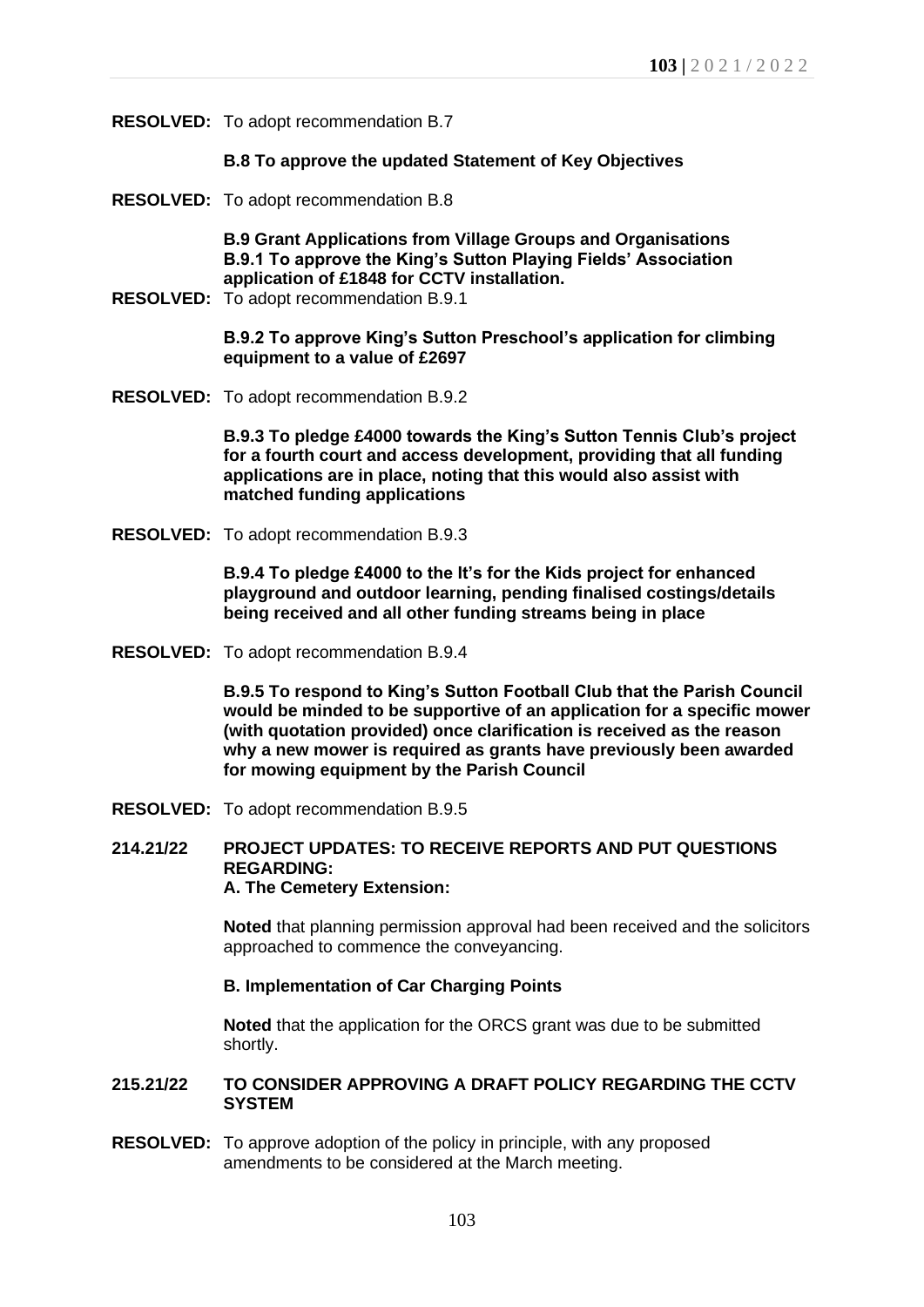# **216.21/22 COMMUNICATIONS WORKING GROUP: TO CONSIDER A PROPOSAL REGARDING A NEW WEBSITE AND COMMUNICATIONS SYSTEM**

- **RESOLVED:** To proceed with a contract for a new website, emails and domain with Eyelid Productions.
- **RESOLVED:** To delegate overall control of any issues with the website to Cllr Bostock.

# **217.21/22 TO RECEIVE UPDATE ON THE PHOTOGRAPHY COMPETITION ON THE WEBSITE**

**RESOLVED:** To approve a first prize of £150, second prize of £50 with leaflets to promote the competition expected to cost approximately £50.

> **Noted** that the competition closing date had been extended to 31<sup>st</sup> March 2022 and that the winning photo would feature on the front cover of the King's Sutton Times.

## **218.21/22 COUNCILLOR AND WARDEN REPORTS: TO RECEIVE REPORTS AND PUT QUESTIONS TO:**

- **A. Councillors For..:**
- **A.1 Amenities**: **nil report**
- **A.2 Cemetery: nil report**
- **A.3 Communications: nil report**
- **A.4 Lighting: nil report**
- **A.5 The Rec: Noted** that the resurfacing works were complete.
- **A.6 Traffic Calming and Highways:** a forthcoming road closure was **noted**
- **A.7 Litter Picking: nil report**

#### **Representatives:**

- **B.1 King's Sutton Playing Fields Association: nil report**
- **B.2 King's Sutton Millennium Memorial Hall:** noted that the next meeting was Monday 21<sup>st</sup> February.
- **B.3 Poor's Allotment Trust: nil report**
- **B.4 Police Liaison: nil report**

## **219.21/22 TO COMMENT ON ISSUES RELATED TO STREET AREAS:**

Members of the public displaying unsocial behaviour in the transformer area on Astrop Road.

**RESOLVED:** To contact Western Power to ask if the area can be secured to prevent re-occurrence and advise the resident. **Action:** Clerk

Addressing parking issues on the verge of the Rec

**RESOLVED:** To explore the possibility of planting beds/raised beds **Action:** the Clerk

## **220.21/22 TO RECEIVE ITEMS FOR THE NEXT MEETING (THURSDAY 3 RD MARCH 2022)**